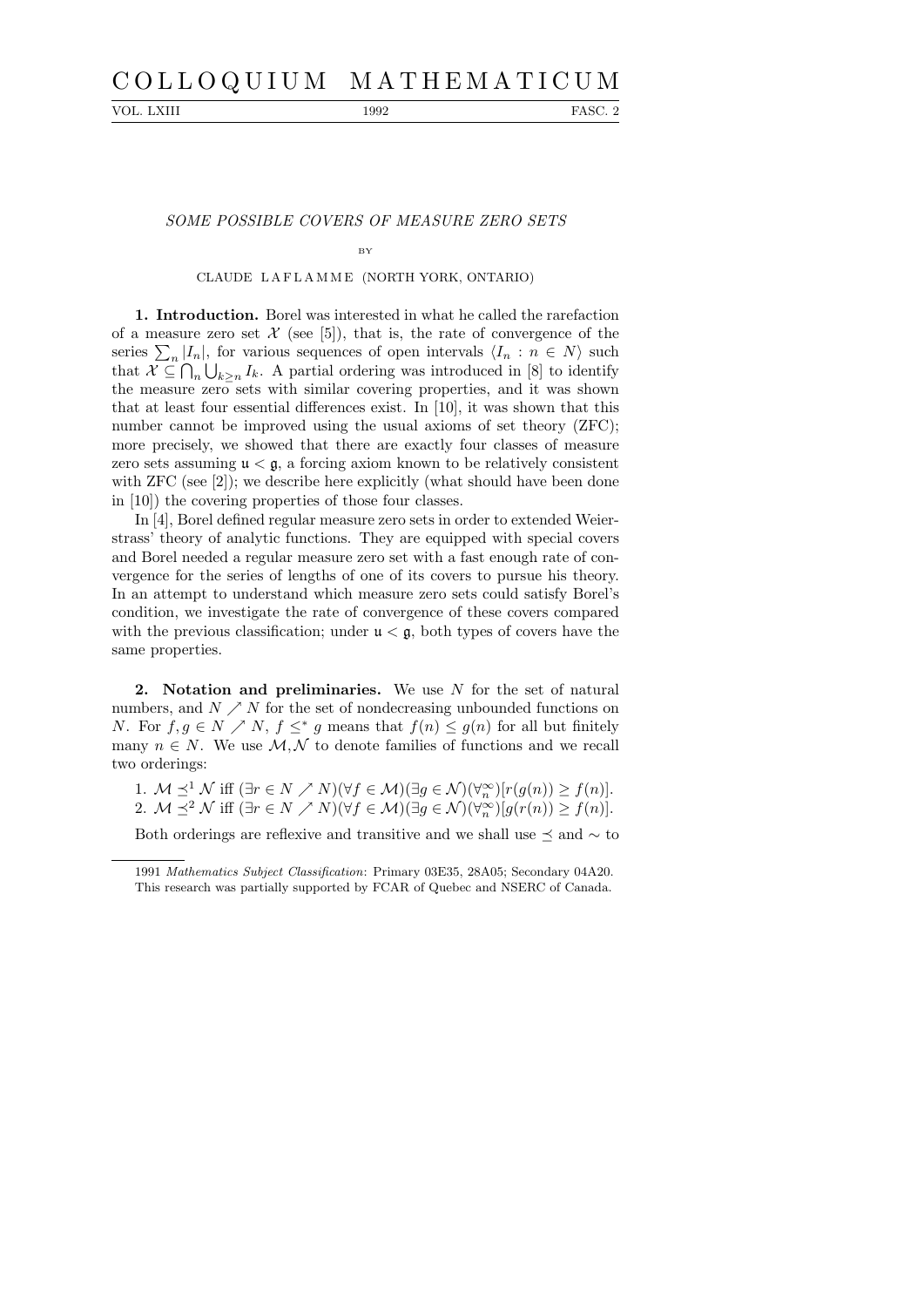212 C. LAFLAMME

denote either ordering or induced equivalence relation. The  $\preceq^1$  has been used in [8] to classify measure zero sets, the  $\leq^2$  ordering was introduced in [6] to study slenderness classes of abelian groups and investigated in [6], [7], [1], [2].

Since both ordering are concerned with the rapidly growing functions in each family, we shall always work with the downward closure under  $\leq^*$  of each family; that is, we shall assume that  $g \in \mathcal{M}$  whenever  $g \leq^* f$  for some  $f \in \mathcal{M}$ ; this will prevent an awkward wording of our results.

A family  $M$  is called *dominating* if

$$
(\forall g)(\exists f \in \mathcal{M})(g \leq^* f)\,,
$$

and bounded if

$$
(\exists g)(\forall f \in \mathcal{M})(f \leq^* g),
$$

Ultrafilters are maximal proper collections of infinite subsets of  $N$  closed under finite intersections and supersets; they will be denoted by  $U, V$ .

For any collection  $A$  of infinite subsets of  $N$ , a special family of functions is obtained by (the downward closure of):

$$
\mathcal{M}(\mathcal{A}) = \{ f \in N \nearrow N : \{ n : f(n) \le n \} \in \mathcal{A} \}.
$$

Note that  $\mathcal{M}(\mathcal{A})$  is the downward closure of the functions  $f(n) = \text{next}(A, n)$ for  $A \in \mathcal{A}$ , where  $\text{next}(A, n)$  denotes the least element of A greater than or equal to n. They will be used mainly with  $A$  being an ultrafilter.

Finally, we define an discuss the cardinals u and g. u is the least cardinality of a base for an ultrafilter. To define  $\mathfrak{g}$ , we call a family S of infinite sets groupwise dense if:

1.  $Y' \in \mathcal{S}$  whenever  $Y' \subseteq^* Y$  and  $Y \in \mathcal{S}$ .

2. For every infinite family  $\pi$  of disjoint finite subsets of N, there exists a (necessarily infinite) subfamily of  $\pi$  whose union is a member of S.

Then g is defined as the least cardinality of a collection of groupwise dense families with empty intersection.

The inequality  $\mathfrak{u} < \mathfrak{g}$  was verified in [2] to hold in known models of ZFC, hence is relatively consistent with ZFC. It was shown there to imply the principle of near-coherence of filters (NCF), in particular the Rudin–Keisler ordering must be downward directed; hence  $\mu < \mathfrak{g}$  is incompatible with Martin's axioms for example. In the next section, we shall see the effect of this inequality on families of functions on the natural numbers.

3. Families of functions. If one is interested in the rapidly growing functions of a family  $M$ , then the following classes certainly exhibit distinct behaviour.

1. The D-class (the dominating class):  $\mathcal{M} \in \mathcal{D}$  iff  $\mathcal{M}$  is dominating.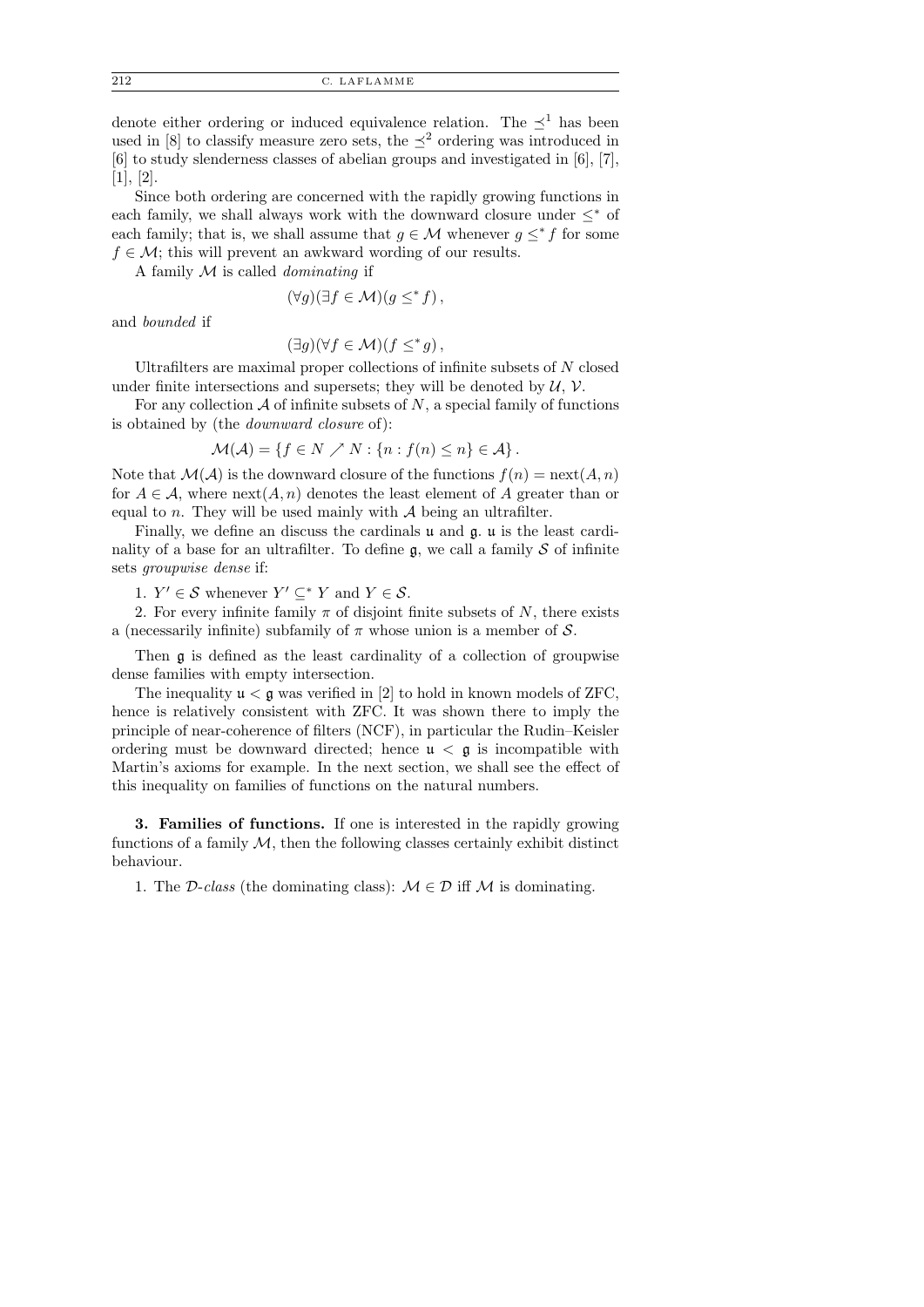- 2. The  $H$ -class (the high class):  $M \in \mathcal{H}$  iff
	- (i)  $(\exists h)(\forall f \in \mathcal{M})(\exists_n^{\infty})[f(n) \leq h(n)].$
	- (ii)  $(\exists g)(\forall f)[\exists_n^{\infty} f(n) \leq g(n) \rightarrow f \in \mathcal{M}].$
- 3. The *U-class* (for an ultrafilter *U*):  $M \in \mathcal{U}$  iff
	- (i)  $(\exists h)(\forall f \in \mathcal{M})[\{n : f(n) \leq h(n)\} \in \mathcal{U}].$
	- (ii)  $(\exists g)(\forall f)[\{n : f(n) \le g(n)\} \in \mathcal{U} \to f \in \mathcal{M}].$
- 4. The *L*-class (the low or bounded class):  $M \in \mathcal{L}$  iff M is bounded.

Observe that the functions g and h in 2 and 3 must satisfy  $g \leq^* h$  and  ${n: g(n) \leq h(n)} \in \mathcal{U}$  respectively.

It is somewhat natural to expect families of functions which do not fall in these classes; this is the case assuming the Continuum Hypothesis (CH) for example.

PROPOSITION 1. Assume CH. There is a family M which does not belong to any of the classes above.

Proof. It suffices to build M, closed downward (under  $\leq^*$ ) and satisfying the following two conditions:

- (i)  $(\forall g)(\exists f)[\exists_n^{\infty} f(n) \leq g(n)$  and  $(\forall h \in \mathcal{M})(\exists_n^{\infty})h(n) < f(n)]$ .
- (ii)  $(\forall g)(\exists h_1, h_2 \in \mathcal{M})(\forall_n^{\infty})[\max\{h_1(n), h_2(n)\} \ge g(n)].$

Indeed, condition (i) will guarantee that  $M$  does not belong to either the  $D$  or the  $H$ -class; and condition (ii) guarantees that  $M$  does not belong to the  $\mathcal L$  or any  $\mathcal U$ -class.

The construction is a straightforward induction. List  $N \nearrow N$  as  $\langle g_{\alpha} :$  $\alpha \in \aleph_1$ , and assume as our induction hypothesis that we already have  $\langle h_{\alpha}^1, h_{\alpha}^2 : \alpha \in \beta \rangle$  and  $\langle f_{\alpha} : \alpha \in \beta \rangle$  such that:

- 1.  $(\forall \alpha \in \beta)(\exists_n^{\infty})[f_{\alpha}(n) \leq g_{\alpha}(n)].$
- 2.  $(\forall \alpha \in \beta)(\forall \gamma \in \beta)(\forall i = 1, 2)(\exists_n^{\infty})[h_\alpha^i(n) < f_\gamma(n)].$
- 3.  $(\forall \alpha \in \beta)(\forall \alpha) [\max\{h_{\alpha}^1(n), h_{\alpha}^2(n)\} \ge g_{\alpha}(n)].$

Since  $\beta$  is countable, it is not difficult to build  $h^1_\beta$ ,  $h^2_\beta$ ,  $f_\beta$  satisfying the hypothesis. In conclusion, the required family  $\mathcal M$  is obtained as the downward closure of  $\{h_{\alpha}^1, h_{\alpha}^2 : \alpha \in \aleph_1\}.$ 

However, results of [10] imply that every family falls into one of our four classes under  $\mathfrak{u} < \mathfrak{g}$ ; we complete the details here.

THEOREM 2. Under  $\mathfrak{u} < \mathfrak{g}$ , every family of functions belongs to one of the four classes; further, the ultrafilter classes (for various  $U$ 's) are equal.

Proof. Fix  $U$  any ultrafilter and  $M$  a family of functions. It is proved in [10] that under  $\mathfrak{u} < \mathfrak{g}$ , M belongs to either the L, H or D-class, or M is equivalent to  $\mathcal{M}(\mathcal{U})$  for either ordering; in particular, we have  $\mathcal{M} \preceq^2 \mathcal{M}(\mathcal{U})$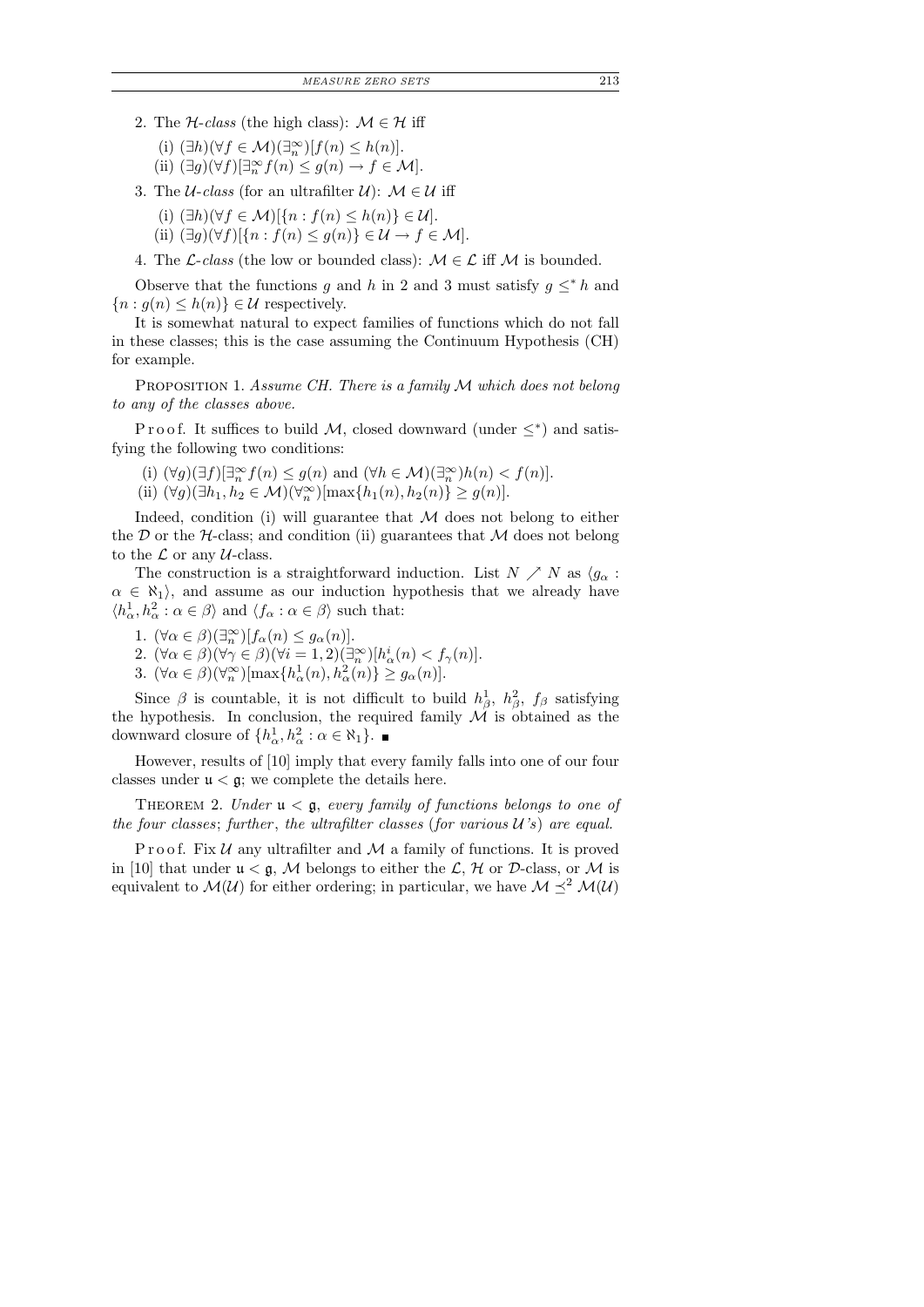and  $\mathcal{M}(\mathcal{U}) \preceq^2 \mathcal{M}$  as well. It then suffices to prove that this implies that  $\mathcal{M}$ belongs to the  $U$ -class. In fact, we prove slightly more.

LEMMA 1.  $M \preceq^2 M(U)$  iff  $(\exists h)(\forall f \in \mathcal{M})[\{n : f(n) \leq h(n)\} \in \mathcal{U}].$ 

P r o o f. Assume first that  $\mathcal{M} \prec^2 \mathcal{M}(\mathcal{U})$ , which means that

$$
(\exists h)(\forall f \in \mathcal{M})(\exists X \in \mathcal{U})(\forall n)[f(n) \leq h(\text{next}(X, n))].
$$

Hence, for all  $f \in \mathcal{M}$ , for all  $x \in X$  as above,

 $f(x) \leq h(\text{next}(X, x)) = h(x),$ 

so h is the required function.

Conversely, given a function h such that  $X_f = \{n : f(n) \leq h(n)\}\in \mathcal{U}$ for each  $f \in \mathcal{M}$ , we have, again for each  $f \in \mathcal{M}$  but also for each n,

$$
f(n) \le f(\operatorname{next}(X_f, n)) \le h(\operatorname{next}(X_f, n))
$$

and this shows that  $\mathcal{M} \prec^2 \mathcal{M}(\mathcal{U})$  as desired.

LEMMA 2. 
$$
\mathcal{M}(\mathcal{U}) \preceq^2 \mathcal{M}
$$
 iff  $(\exists g)(\forall f)[\{n : f(n) \leq g(n)\} \in \mathcal{U} \to f \in \mathcal{M}].$ 

P r o o f. Assume first that  $\mathcal{M}(\mathcal{U}) \preceq^2 \mathcal{M}$ , which means that

 $(\exists r)(\forall X \in \mathcal{U})(\exists h \in \mathcal{M})(\forall n)[\text{next}(X,n) \leq r(h(n))].$ 

Define  $g(n) = m$  iff  $r(m) \le n < r(m+1)$ ; then g is unbounded as  $h \in N \nearrow N$ . We claim that  $g$  is the required function. Indeed, given any  $f$  such that  $f(n) \leq g(n)$  for all  $n \in X \in \mathcal{U}$ , let  $h \in \mathcal{M}$  be the function corresponding to X. Then

 $(\forall n)[f(n) \leq f(\text{next}(X,n)) \leq g(\text{next}(X,n)) \leq g(r(h(n))) = h(n)].$ 

Since  $h \in \mathcal{M}$ , this shows that  $f \in \mathcal{M}$  as well.

Conversely, we assume that

$$
(\exists g)(\forall f)[\{n : f(n) \le g(n)\} \in \mathcal{U} \to f \in \mathcal{M}].
$$

Define  $r(n) = \max\{k : g(k) \leq n\}; r$  is well defined since g is unbounded monotone. Also,  $r(g(n)) \ge n$  for each n. Now fix  $X \in \mathcal{U}$ , and put  $f(n) =$  $g(\text{next}(X,n))$ . Since for each  $x \in X$ ,  $f(x) = g(\text{next}(X,x)) = g(x)$ , we must have  $f \in \mathcal{M}$  by hypothesis; but also

$$
(\forall n)[r(f(n)) = r(g(\text{next}(X, n))) \ge \text{next}(X, n)]
$$

and this shows that  $\mathcal{M}(\mathcal{U}) \preceq^2 \mathcal{M}$  as desired.

It is significant that not only each family belongs to one the four classes under  $\mathfrak{u} < \mathfrak{g}$ , but that all *U*-classes are equal; it is shown in [1] that under Martin's axiom, there are  $2^{2^{\aleph_0}}$  distinct ultrafilter classes.

4. Covers of measure zero sets. In this section, we shall use (following Borel) the word *cover* for a measure zero set  $\mathcal{X} \subseteq [0,1]$  to mean a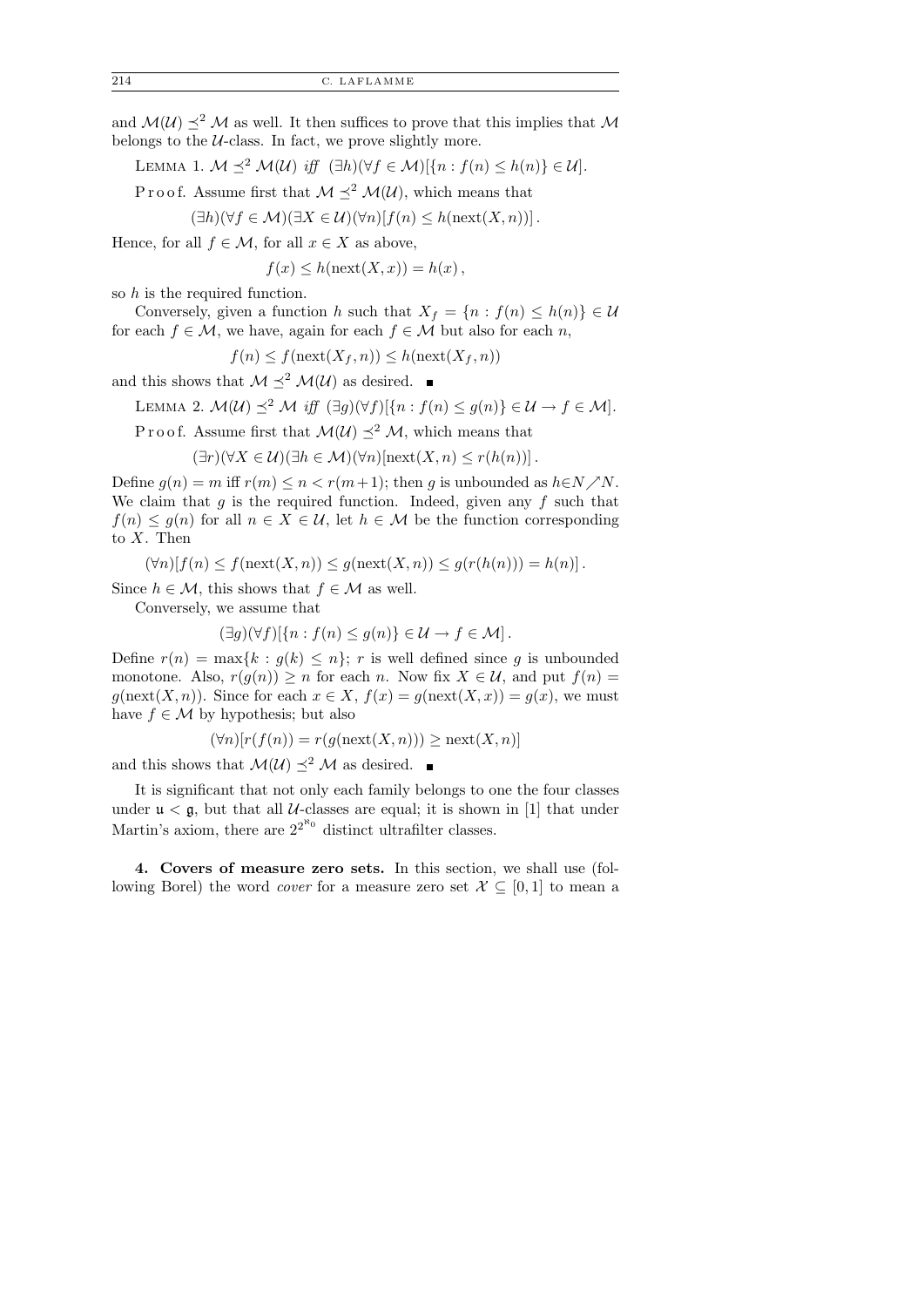sequence of open intervals  $\mathcal{I} = \langle I_n : n \in \mathbb{N} \rangle$  such that

$$
\mathcal{X} \subseteq \bigcap_{n} \bigcup_{k \ge n} I_k \quad \text{and} \quad \sum |I_n| < \infty \, .
$$

It is easily seen that  $X$  is of measure zero if and only if it has such a cover.

Now define (see [8])  $f_{\mathcal{I}} \in N \nearrow N$  by  $f_{\mathcal{I}}(n) = \lceil 1/\sum_{k \geq n} |I_k| \rceil$ , and put  $\mathcal{M}(\mathcal{X}) = \{f_{\mathcal{I}} : \mathcal{I} \text{ is a cover of } \mathcal{X}\}.$  The family  $\mathcal{M}(\mathcal{X})$  estimates the rate of convergence of the covers of  $\mathcal X$ . Hence, under  $\mathfrak u < \mathfrak g$ ,  $\mathcal M(\mathcal X)$  must fall into one of the four classes of Section 3, and these transform into the only four possibilities for the covers of  $\mathcal{X}$ :

1.  $X$  is of strong measure zero, i.e. for all sequences of positive reals  $\langle \varepsilon_n : n \in N \rangle$ , there is a cover  $\mathcal{I} = \langle I_n : n \in N \rangle$  of X such that  $\sum_{k \geq n} |I_k| < \varepsilon_n$ for each n.

2.  $\mathcal{M}(\mathcal{X})$  is in the *H*-class:

- (i) There is a sequence of positive reals  $\langle \varepsilon_n : n \in N \rangle$  such that for all covers  $\mathcal{I} = \langle I_n : n \in N \rangle$  of  $\mathcal{X}, \sum_{k \ge n} |I_k| \ge \varepsilon_n$  for infinitely many n.
- (ii) There is a sequence of positive reals  $\langle \delta_n : n \in N \rangle$  converging to zero such that for all (non-increasing) sequences  $\langle \gamma_n : n \in$  $N$ , if  $\gamma_n \geq \delta_n$  infinitely often then X has a cover T satisfying  $\sum_{k\geq n}|I_k|\leq \gamma_n$  for each n.

3.  $\mathcal{M}(\mathcal{X})$  belongs to the *U*-class:

- (i) There is a sequence of positive reals  $\langle \varepsilon_n : n \in N \rangle$  such that for all covers  $\mathcal{I} = \langle I_n : n \in N \rangle$  of  $\mathcal{X}, \sum_{k \ge n} |I_k| \ge \varepsilon_n$  for a set of  $n$  in the ultrafilter  $U$ .
- (ii) There is a sequence of positive reals  $\langle \delta_n : n \in N \rangle$  converging to zero such that for all (non-increasing) sequences  $\langle \gamma_n : n \in N \rangle$ , if  $\gamma_n \geq \delta_n$  on a set of n in U, then X has a cover T satisfying  $\sum_{k\geq n}|I_k|\leq \gamma_n$  for each n.

4.  $\mathcal{M}(\mathcal{X})$  is bounded: There is a sequence of positive reals  $\langle \varepsilon_n : n \in N \rangle$ such that all covers  $\mathcal I$  of  $\mathcal X$  satisfy  $\sum_{k\geq n}|I_k|\geq \varepsilon_n$  for all but finitely many  $n$ .

All countable sets are of strong measure zero. It was proved in [8] that  $\mathcal X$  belongs to the  $\mathcal H$ -class if it is not of strong measure zero but included in a  $F_{\sigma}$ -set of measure zero; in particular, all uncountable closed sets of measure zero belong to that class. It was also proved there that if  $\mathcal X$  is comeager relative to a self-supporting closed set of positive measure, then  $X$  belongs to the fourth class, that is,  $\mathcal{M}(\mathcal{X})$  is bounded. An example of a set X falling in the  $U$ -class was also built in  $[8]$ , and hence all those classes are nonempty (in ZFC) and those are the only ones assuming  $\mu < \mathfrak{g}$ .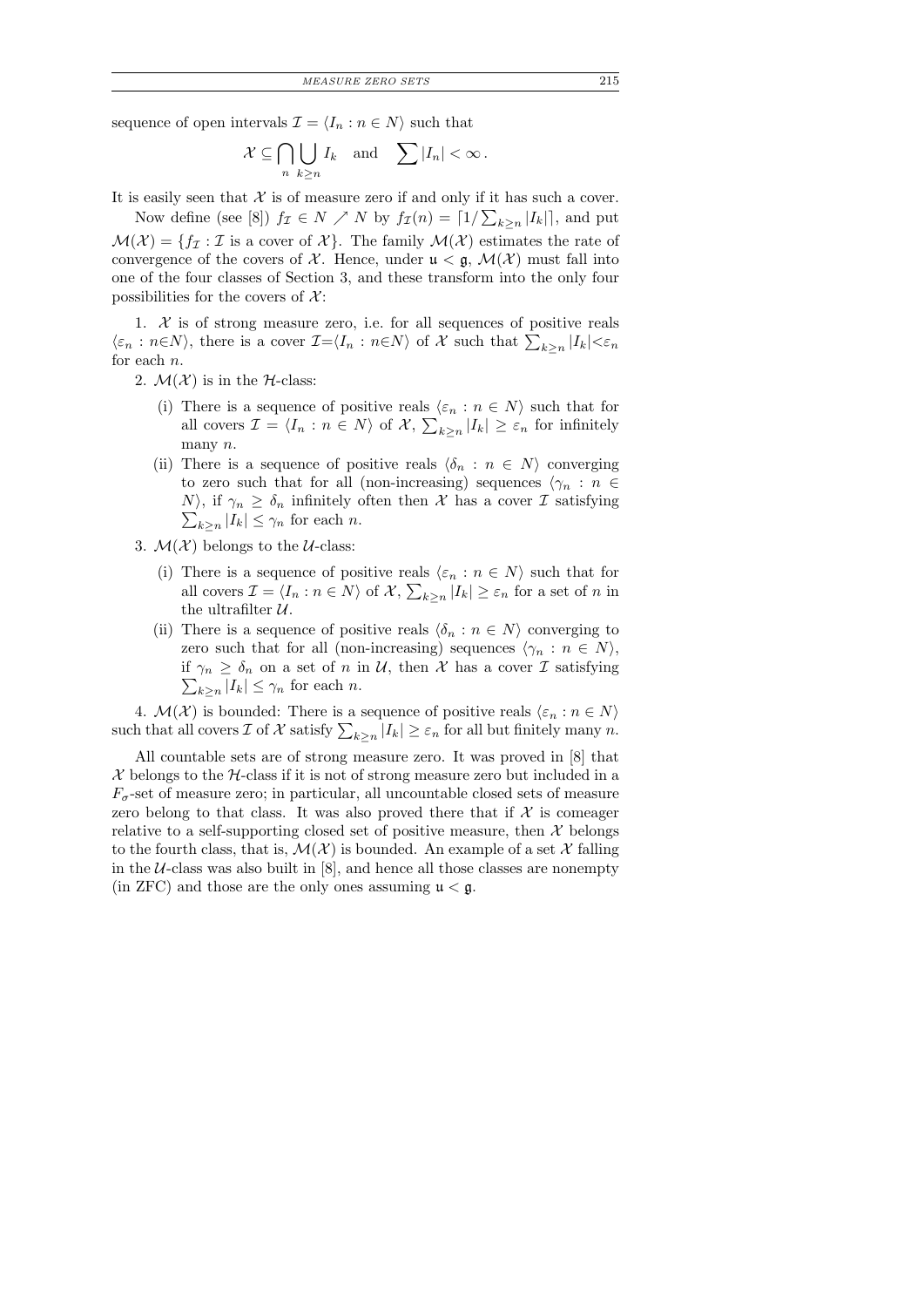I do not know if assuming CH (or any other relatively consistent axiom), a family of the form  $\mathcal{M}(\mathcal{X})$ , X of measure zero, can be built (as in Proposition 1) which does not belong to any of these four classes.

5. Regular measure zero sets. In [4], Borel defined regular measure zero sets of the plane in order to extend Weierstrass' theory of analytic functions; he needed a measure zero set equipped with a cover of fast enough rate of convergence. For convenience, we shall study subsets of the real line without essential modifications.

DEFINITION 3. Let  $\langle a_n : n \in N \rangle$  be a sequence of points (not necessarily distinct) that we shall call fundamental, and for each  $k, n \in N$ , let  $I_n^k$  be an open interval containing  $a_n$ . We assume further that  $I_n^{k+1} \subseteq I_n^k$ ,  $\lim_{k\to\infty} |I_n^k|=0$  and that  $\sum_n |I_n^0| < \infty$ .

We conclude that  $\mathcal{X} = \bigcap_k \bigcup_n I_n^k$  is a measure zero set containing each  $a_n$ ; such an X is called *regular* by Borel. We call the sequence  $\langle I_n^k : k, n \in N \rangle$ a fundamental cover of  $\mathcal{X}$ , or of any subset  $\mathcal{Y}$  of  $\mathcal{X}$ .

Borel showed in [4] that any measure zero set is contained in a regular measure zero set.

LEMMA 3 (Borel). Let  $X$  be a measure zero set. Then it has a fundamental cover with fundamental points belonging to  $\mathcal{X}$ .

We can now classify measure zero sets according to the rate of convergence of their fundamental covers in the same way as we did for covers.

DEFINITION 4. For a fundamental cover  $\mathcal{I} = \langle I_n^k : k, n \in N \rangle$  of a measure zero set  $\mathcal{X}$ , define

$$
f_{\mathcal{I}}^{k}(n) = \left[1/\sum_{m \ge n} |I_{m}^{k}| \right] \in N \nearrow N
$$

and put

 $\mathcal{R}(\mathcal{X})$  = (the downward closure of)  $\{f^k_\mathcal{I} : \mathcal{I} \text{ is a fundamental}\}$ 

cover of  $\mathcal{X}, k \in N$ .

We see that  $\mathcal{M}(\mathcal{X}) \subseteq \mathcal{R}(\mathcal{X})$ ; and as a partial converse, we have: LEMMA 4. For each  $f \in \mathcal{R}(\mathcal{X})$ , there is  $a, g \in \mathcal{M}(\mathcal{X})$  such that  $(\forall n)[f(n) \leq (n+1)g(n^2)].$ 

COROLLARY 5.  $\mathcal{R}(\mathcal{X})$  is bounded if and only if  $\mathcal{M}(\mathcal{X})$  is bounded.

In particular, by Theorem 4.2 of [8],  $\mathcal{R}(\mathcal{X})$  is bounded as soon as X is comeager relative to a self-supporting closed set of positive measure. An even stronger result follows from the proof of that Theorem 4.2; namely, under the same hypothesis (in particular, if  $\mathcal X$  is comeager of measure zero)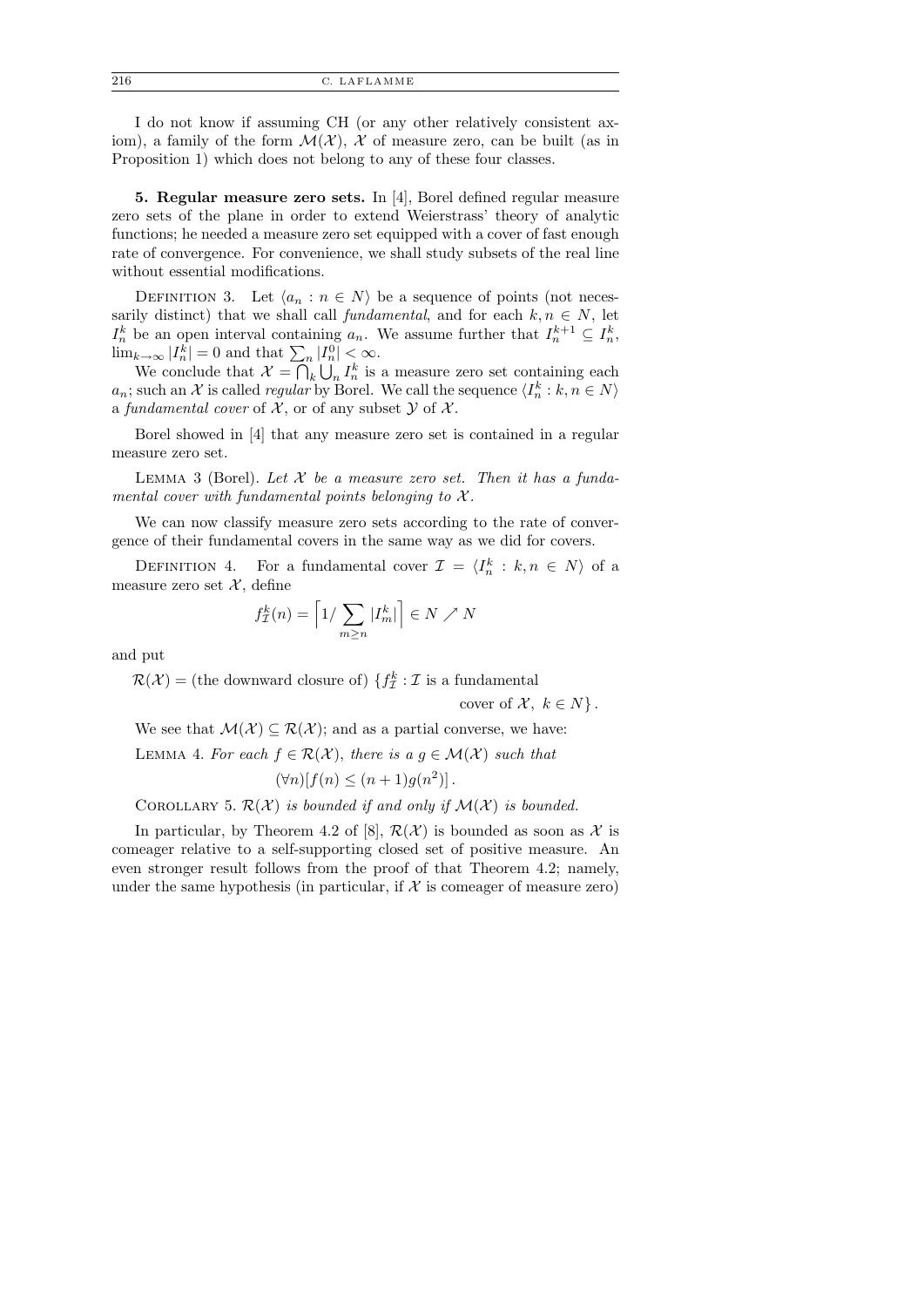there are  $\delta > 0$  and a positive sequence  $\langle \varepsilon_n : n \in N \rangle$  such that if  $\mathcal{X} \subseteq \bigcup I_n$ and  $\sum_{n}|I_n| < \delta$ , then  $\sum_{k\geq n}|I_k| \geq \varepsilon_n$  for all but finitely many n.

We also have:

## COROLLARY 6.  $\mathcal{R}(\mathcal{X})$  is dominating iff  $\mathcal{M}(\mathcal{X})$  is dominating.

COROLLARY 7.  $\mathcal{M}(\mathcal{X}) \preceq^2 \mathcal{M}(\mathcal{U})$  for some ultrafilter U if and only if  $\mathcal{R}(\mathcal{X}) \preceq^2 \mathcal{M}(\mathcal{V})$  for some  $\mathcal{V}$ .

P r o o f. One direction follows immediately from  $\mathcal{M}(\mathcal{X}) \subseteq \mathcal{R}(\mathcal{X})$ .

Now suppose that  $\mathcal{M}(\mathcal{X}) \preceq^2 \mathcal{M}(\mathcal{U})$ . Then by Lemma 1 we can fix some g such that  $\{n : f(n) \leq g(n)\} \in U$  for each  $f \in \mathcal{M}(\mathcal{X})$ . Define  $s(n) = |\sqrt{n}|$ , put  $V = s(\mathcal{U})$  and  $g'(n) = (n+1)g((n+1)^2)$ . If  $f' \in \mathcal{R}(\mathcal{X})$ , then there exists  $f \in \mathcal{M}(\mathcal{X})$  such that  $f'(n) \leq (n+1)f(n^2)$  for each n by Lemma 4. Now choose  $X \in \mathcal{U}$  such that  $f(x) \leq g(x)$  for each  $x \in X$ . We conclude that for each  $y = s(x) \in s(X)$ ,

$$
f'(y) \le (y+1)f(y^2) \le (y+1)f(x) \quad \text{[because } y^2 \le x < (y+1)^2\text{]}\le (y+1)g(x) \le (y+1)g((y+1)^2) = g'(y).
$$

Hence, for each  $f' \in \mathcal{R}(\mathcal{X})$ ,  $\{n : f'(n) \leq g'(n)\} \in s(\mathcal{U}) = \mathcal{V}$ . This shows that  $\mathcal{R}(\mathcal{X}) \preceq^2 \mathcal{M}(\mathcal{V})$  by Lemma 1 again and completes the proof.

We conclude that under  $\mathfrak{u} < \mathfrak{g}$ , the families  $\mathcal{R}(\mathcal{X}), \mathcal{M}(\mathcal{X})$  are in the same class for each  $X$ . However, does it follow from ZFC alone? In particular, is the fact that  $\mathcal{R}(\mathcal{X})$  belongs to the H-class sufficient to guarantee the same for  $\mathcal{M}(\mathcal{X})$ ? This would be the case if a function g witnessing the  $\mathcal{H}$ -property of  $\mathcal{R}(\mathcal{X})$  could be found so that the new function  $g'(n) = g(|\sqrt{n}|-1)/|\sqrt{n}|$ is unbounded; for g' would witness the H-property of  $\mathcal{M}(\mathcal{X})$ ; however, this is not always possible by results of Zakrzewski [11].

#### REFERENCES

- [1] A. Blass, Near coherence of filters II, Trans. Amer. Math. Soc. 300 (1987),  $557-$ 581.
- [2] A. Blass and C. Laflamme, Consistency results about filters and the number of inequivalent growth types, J. Symbolic Logic 54 (1989), 50–57.
- [3] A. Blass and S. Shelah, There may be simple  $P_{\aleph_1}$  and  $P_{\aleph_2}$ -points and the Rudin-Keisler ordering may be downward directed, Ann. Pure Appl. Logic 33 (1987), 213– 243.
- [4] E. B or el, Leçons sur les fonctions monogènes uniformes d'une variable complexe, Gauthier-Villars, Paris 1917.
- [5] —, Eléments de la théorie des ensembles, Albin Michel, Paris 1949.
- [6] R. Göbel und B. Wald, Wachstumpstypen und schlanke Gruppen, in: Symposia Math. 23 (1979), 201–239.
- $[7] \quad -,-$ , Martin's axiom implies the existence of certain slender groups, Math. Z. 172 (1980), 107–121.